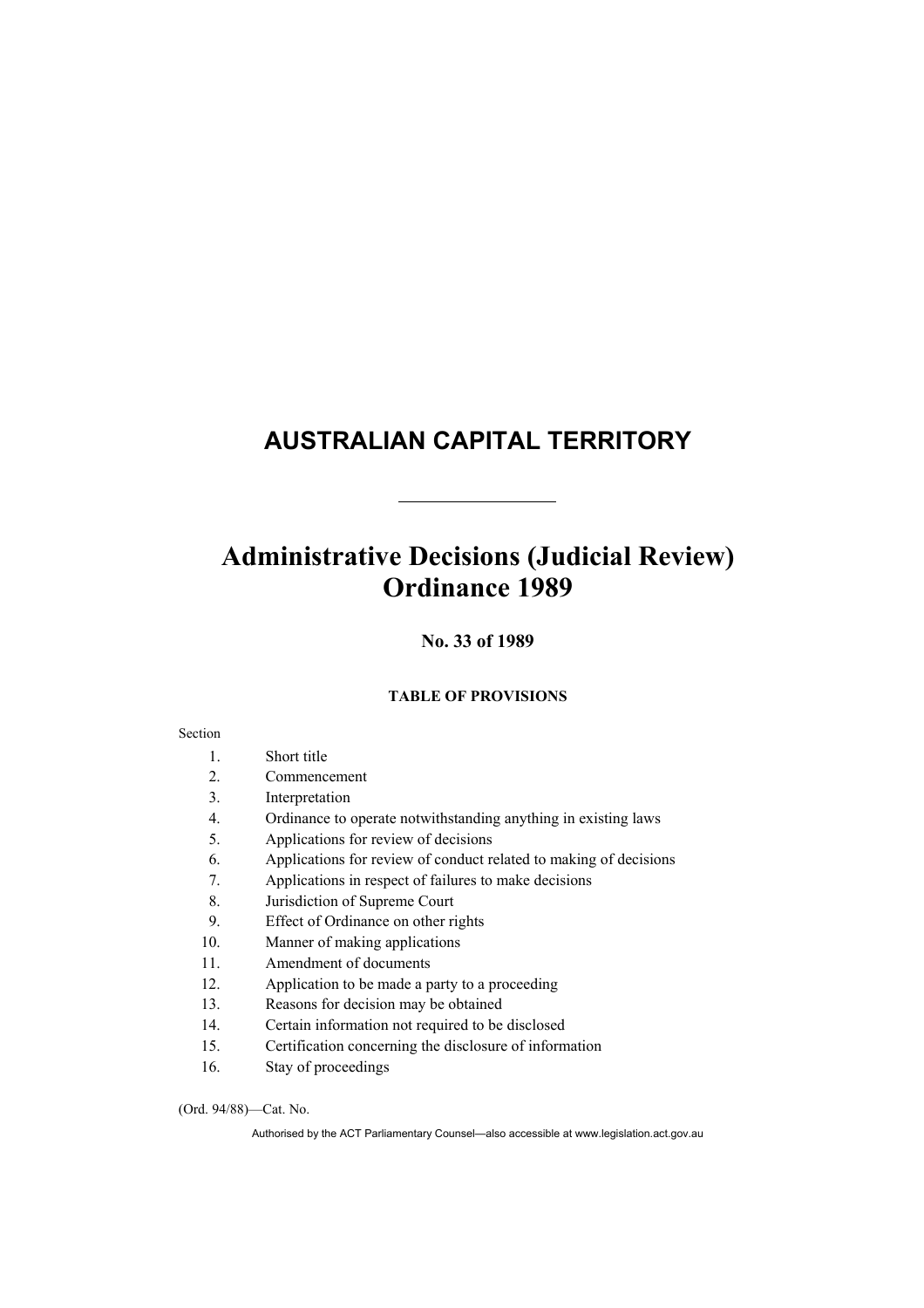#### **TABLE OF PROVISIONS**—continued

# Section

- 17. Powers of the Supreme Court in respect of applications for order of review
- 18. Change in person holding, or performing the duties of, an office
- 19. Intervention by Minister or Commonwealth Attorney-General
- 20. Ordinance not to apply to certain decisions
- 21. Regulations

# SCHEDULE 1

# DECISIONS TO WHICH THIS ORDINANCE DOES NOT APPLY

# SCHEDULE 2 DECISIONS TO WHICH SECTION 13 DOES NOT APPLY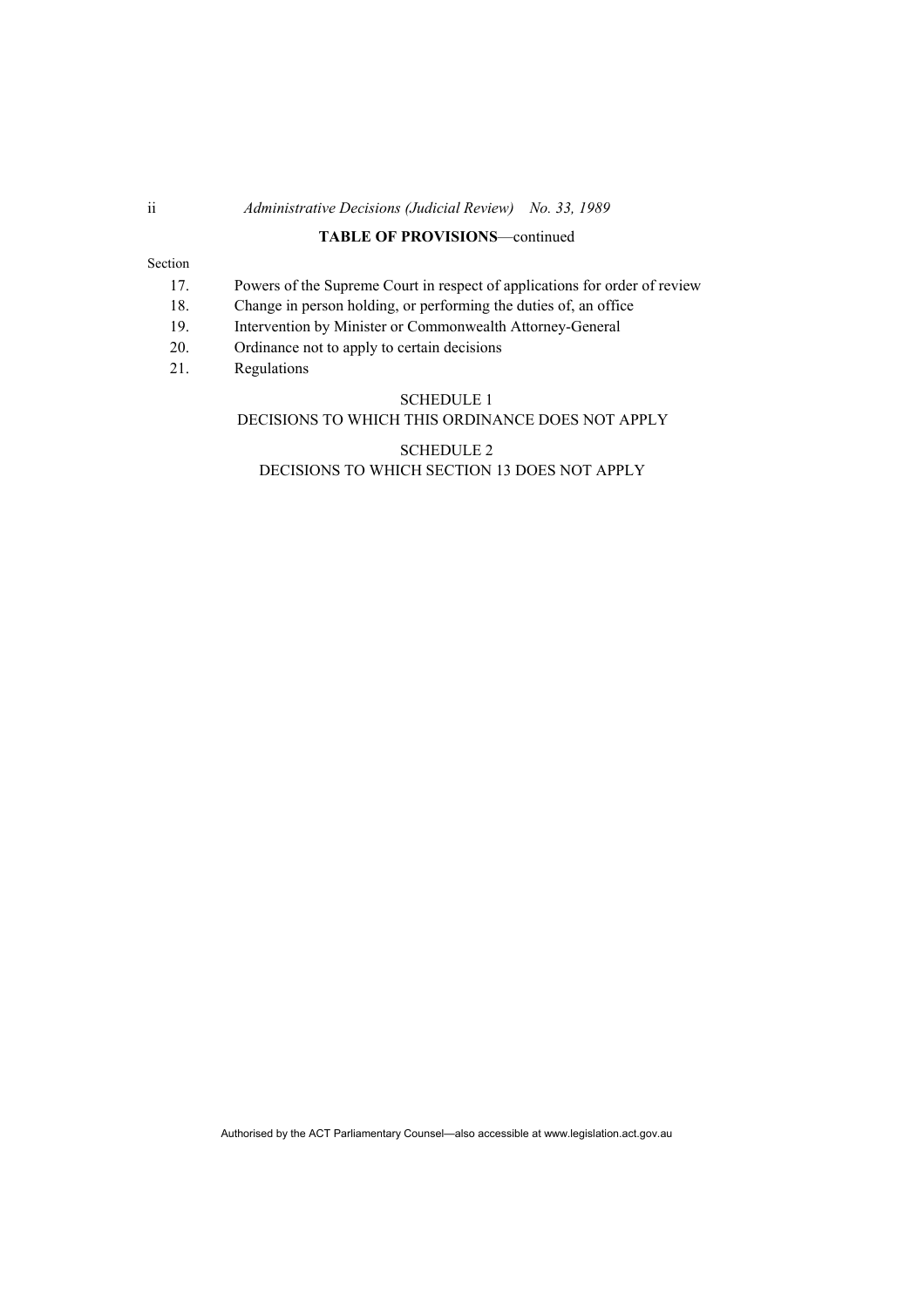# **AUSTRALIAN CAPITAL TERRITORY**

# **Administrative Decisions (Judicial Review) Ordinance 1989**

**No. 33 of 1989** 

I, THE GOVERNOR-GENERAL of the Commonwealth of Australia, acting with the advice of the Federal Executive Council, hereby make the following Ordinance under the *Seat of Government (Administration) Act 1910*.

Dated 9 May 1989.

 BILL HAYDEN Governor-General

By His Excellency's Command,

CLYDE HOLDING Minister of State for the Arts and Territories

An Ordinance relating to the review on questions of law of certain administrative decisions

# **Short title**

**1.** This Ordinance may be cited as the *Administrative Decisions (Judicial Review) Ordinance 1989*<sup>1</sup> .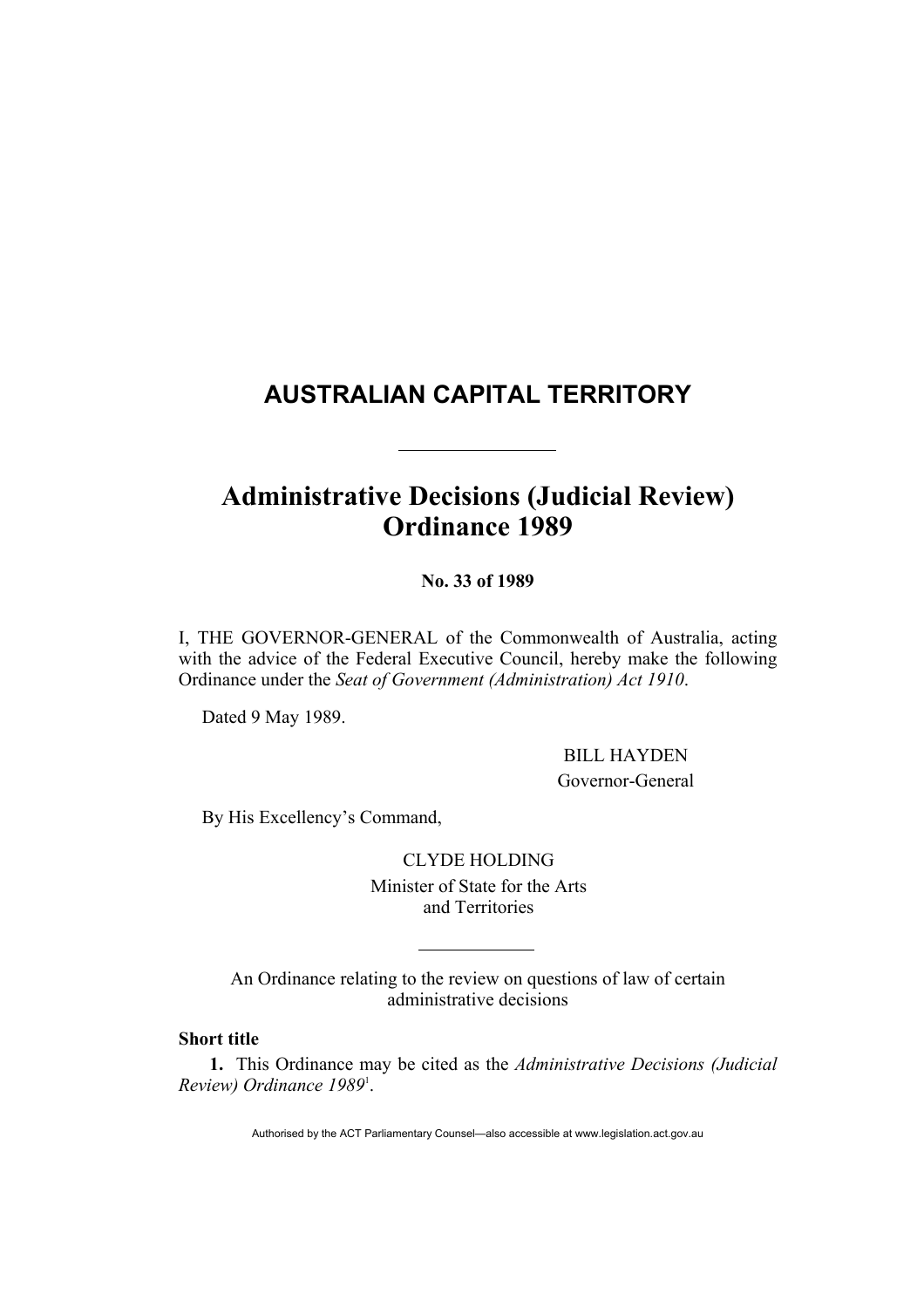# **Commencement**

**2.** This Ordinance commences on the date of commencement of section 22 of the *Australian Capital Territory (Self-Government) Act 1988* of the Commonwealth.

#### **Interpretation**

- **3. (1)** In this Ordinance, unless the contrary intention appears—
- "decision to which this Ordinance applies" means a decision of an administrative character made, proposed to be made or required to be made (whether in the exercise of a discretion or not) under an enactment, other than a decision specified in Schedule 1;
- "duty" includes a duty imposed on a person in his or her capacity as a public servant;

"enactment" means—

- (a) an Act, or a subordinate law (including part of an Act or of such a law);
- (b) sections 50, 51, 53 and 56 of the *Australian Capital Territory (Self-Government) Act 1988* of the Commonwealth;
- (c) Division 5 of Part X of the *Australian Capital Territory (Planning and Land Management) Act 1988* of the Commonwealth; or
- (d) the *Canberra Water Supply (Googong Dam) Act 1974* of the Commonwealth;
- "failure", in relation to the making of a decision, includes a refusal to make the decision;
- "Judge" means a Judge of the Supreme Court;
- "order of review", in relation to a decision, in relation to conduct engaged in for the purpose of making a decision or in relation to a failure to make a decision, means an order on an application made under section 5, 6 or 7 in respect of the decision, conduct or failure;
- "Rules of Court" means Rules of Court made under the *Australian Capital Territory Supreme Court Act 1933* of the Commonwealth.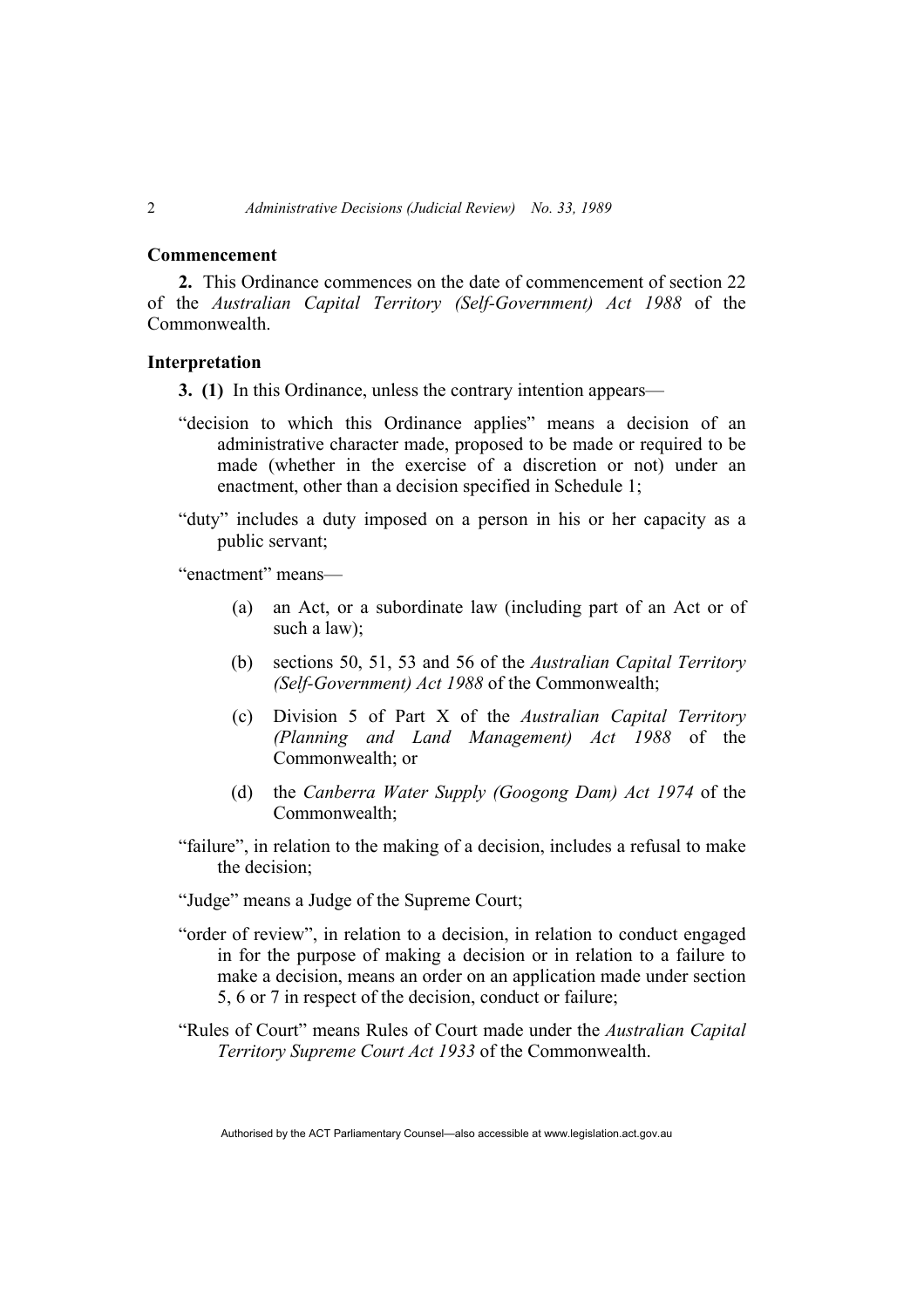**(2)** In this Ordinance, a reference to the making of a decision includes a reference to—

- (a) making, suspending, revoking or refusing to make an order, award or determination;
- (b) providing, suspending, revoking or refusing to provide a certificate, direction, approval, consent or permission;
- (c) issuing, suspending, revoking or refusing to issue a licence, authority or other instrument;
- (d) imposing a condition or restriction;
- (e) making a declaration, demand or requirement;
- (f) retaining, or refusing to deliver up, an article; or
- (g) doing or refusing to do any other act or thing;

and a reference to a failure to make a decision shall be construed accordingly.

**(3)** Where provision is made by an enactment for the making of a report or recommendation before a decision is made in the exercise of a power under that enactment or under another law, the making of such a report or recommendation shall be taken, for the purposes of this Ordinance, to be the making of a decision.

- **(4)** In this Ordinance—
- (a) a reference to a person aggrieved by a decision includes a reference—
	- (i) to a person whose interests are adversely affected by the decision; or
	- (ii) in the case of a decision by way of the making of a report or recommendation—to a person whose interests would be adversely affected if a decision were, or were not, made in accordance with the report or recommendation;
- (b) a reference to a person aggrieved by conduct that has been, is being, or is proposed to be, engaged in for the purpose of making a decision, or by a failure to make a decision, includes a reference to a person whose interests are or would be adversely affected by the conduct or failure; and
- (c) a reference to conduct engaged in for the purpose of making a decision includes a reference to the doing of any act or thing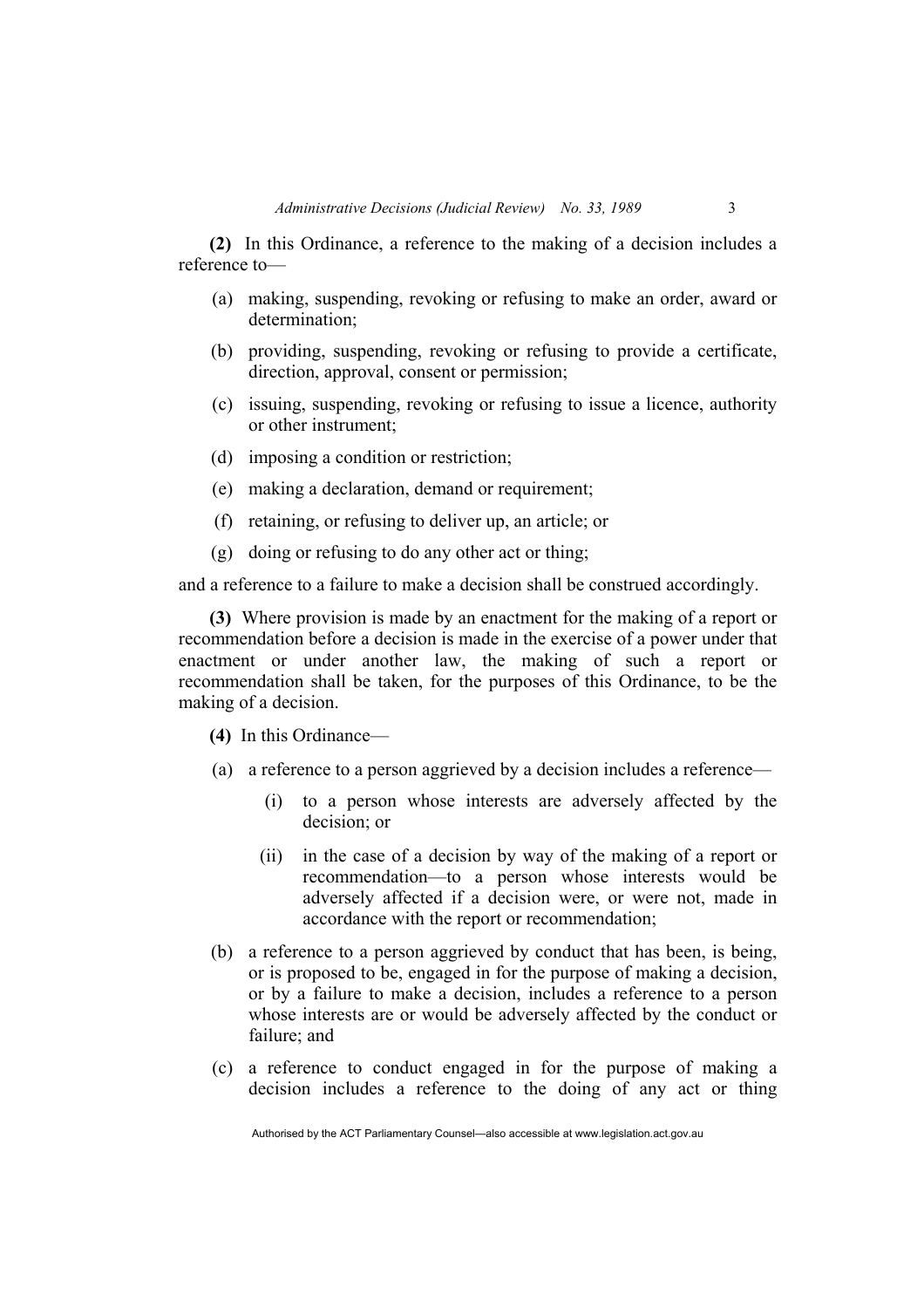preparatory to the making of the decision, including the taking of evidence or the holding of an inquiry or investigation.

- **(5)** For the purposes of a Schedule to this Ordinance—
- (a) a decision made, proposed to be made or required to be made by a person acting as the delegate of another person, or by a person otherwise lawfully authorised to act on behalf of another person, shall be taken to be a decision by that other person; and
- (b) a decision made, proposed to be made or required to be made by a person for the time being acting in, or performing any of the duties of, an office or appointment shall be taken to be a decision by the holder of that office or appointment.

**(6)** A reference in a Schedule to this Ordinance to another Ordinance includes a reference to regulations or by-laws in force under that Ordinance.

**(7)** Where a person has nominated an address in Australia at which documents may be served on the person, a document or statement that is required by this Ordinance to be given to the person may be sent to that address.

## **Ordinance to operate notwithstanding anything in existing laws**

**4.** This Ordinance has effect notwithstanding anything contained in any enactment in force at the commencement of this Ordinance.

## **Applications for review of decisions**

**5. (1)** A person who is aggrieved by a decision to which this Ordinance applies that is made after the commencement of this Ordinance may apply to the Supreme Court for an order of review in respect of the decision on any 1 or more of the following grounds:

- (a) that a breach of the rules of natural justice occurred in connection with the making of the decision;
- (b) that procedures that were required by law to be observed in connection with the making of the decision were not observed;
- (c) that the person who purported to make the decision did not have jurisdiction to make the decision;
- (d) that the decision was not authorised by the enactment under which it was purported to be made;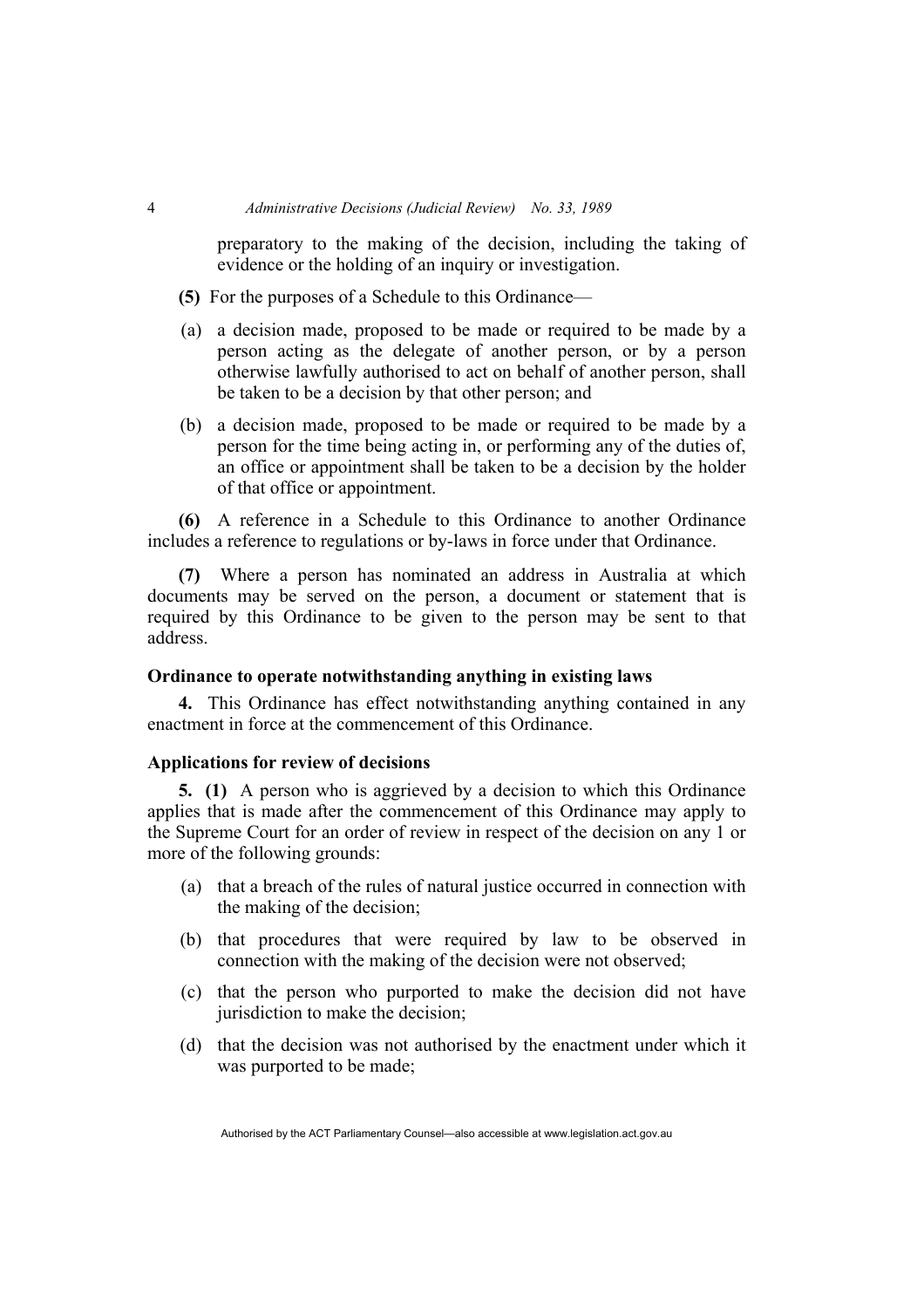- (e) that the making of the decision was an improper exercise of the power conferred by the enactment under which it was purported to be made;
- (f) that the decision involved an error of law, whether or not the error appears on the record of the decision;
- (g) that the decision was induced or affected by fraud;
- (h) that there was no evidence or other material to justify the making of the decision;
- (j) that the decision was otherwise contrary to law.

**(2)** The reference in paragraph (1) (e) to an improper exercise of a power includes a reference to—

- (a) taking an irrelevant consideration into account in the exercise of a power;
- (b) failing to take a relevant consideration into account in the exercise of a power;
- (c) an exercise of a power for a purpose other than a purpose for which the power is conferred;
- (d) an exercise of a discretionary power in bad faith;
- (e) an exercise of a personal discretionary power at the direction or behest of another person;
- (f) an exercise of a discretionary power in accordance with a rule or policy without regard to the merits of the particular case;
- (g) an exercise of a power that is so unreasonable that no reasonable person could have so exercised the power;
- (h) an exercise of a power in such a way that the result of the exercise of the power is uncertain; and
- (j) any other exercise of a power in a way that constitutes abuse of the power.

**(3)** The ground specified in paragraph (1) (h) shall not be taken to be made out unless—

 (a) the person who made the decision was required by law to reach that decision only if a particular matter was established, and there was no evidence or other material (including facts of which he or she was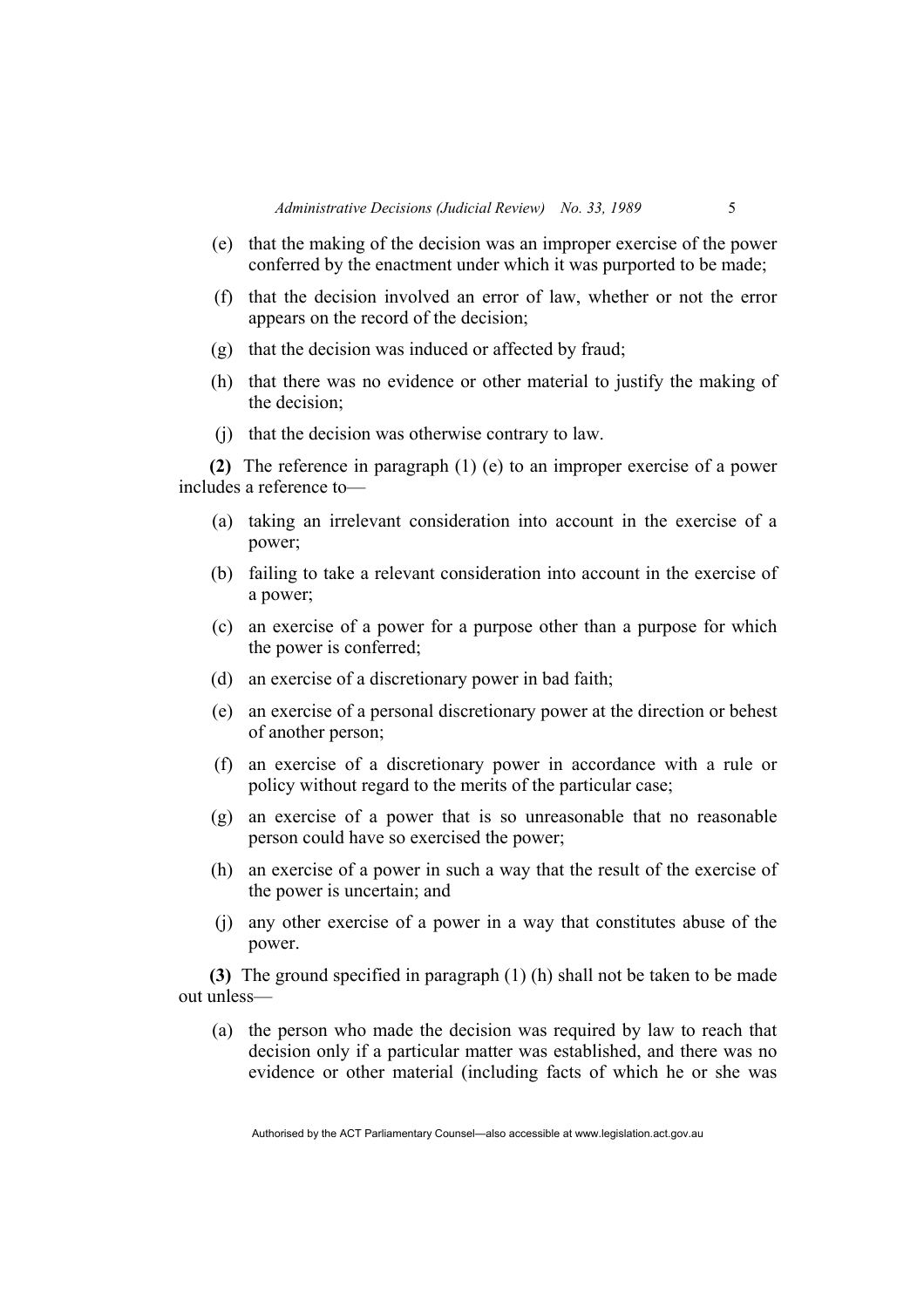entitled to take notice) from which he or she could reasonably be satisfied that the matter was established; or

 (b) the person who made the decision based the decision on the existence of a particular fact, and that fact did not exist.

# **Applications for review of conduct related to making of decisions**

**6. (1)** Where a person has engaged, is engaging, or proposes to engage, in conduct for the purpose of making a decision to which this Ordinance applies, a person who is aggrieved by the conduct may apply to the Supreme Court for an order of review in respect of the conduct on any 1 or more of the following grounds:

- (a) that a breach of the rules of natural justice has occurred, is occurring, or is likely to occur, in connection with the conduct;
- (b) that procedures that are required by law to be observed in respect of the conduct have not been, are not being, or are likely not to be, observed;
- (c) that the person who has engaged, is engaging, or proposes to engage, in the conduct does not have jurisdiction to make the proposed decision;
- (d) that the enactment under which the decision is proposed to be made does not authorise the making of the proposed decision;
- (e) that the making of the proposed decision would be an improper exercise of the power conferred by the enactment under which the decision is proposed to be made;
- (f) that an error of law had been, is being, or is likely to be, committed in the course of the conduct or is likely to be committed in the making of the proposed decision;
- (g) that fraud has taken place, is taking place, or is likely to take place, in the course of the conduct;
- (h) that there is no evidence or other material to justify the making of the proposed decision;
- (j) that the making of the proposed decision would be otherwise contrary to law.

**(2)** The reference in paragraph (1) (e) to an improper exercise of a power includes a reference to—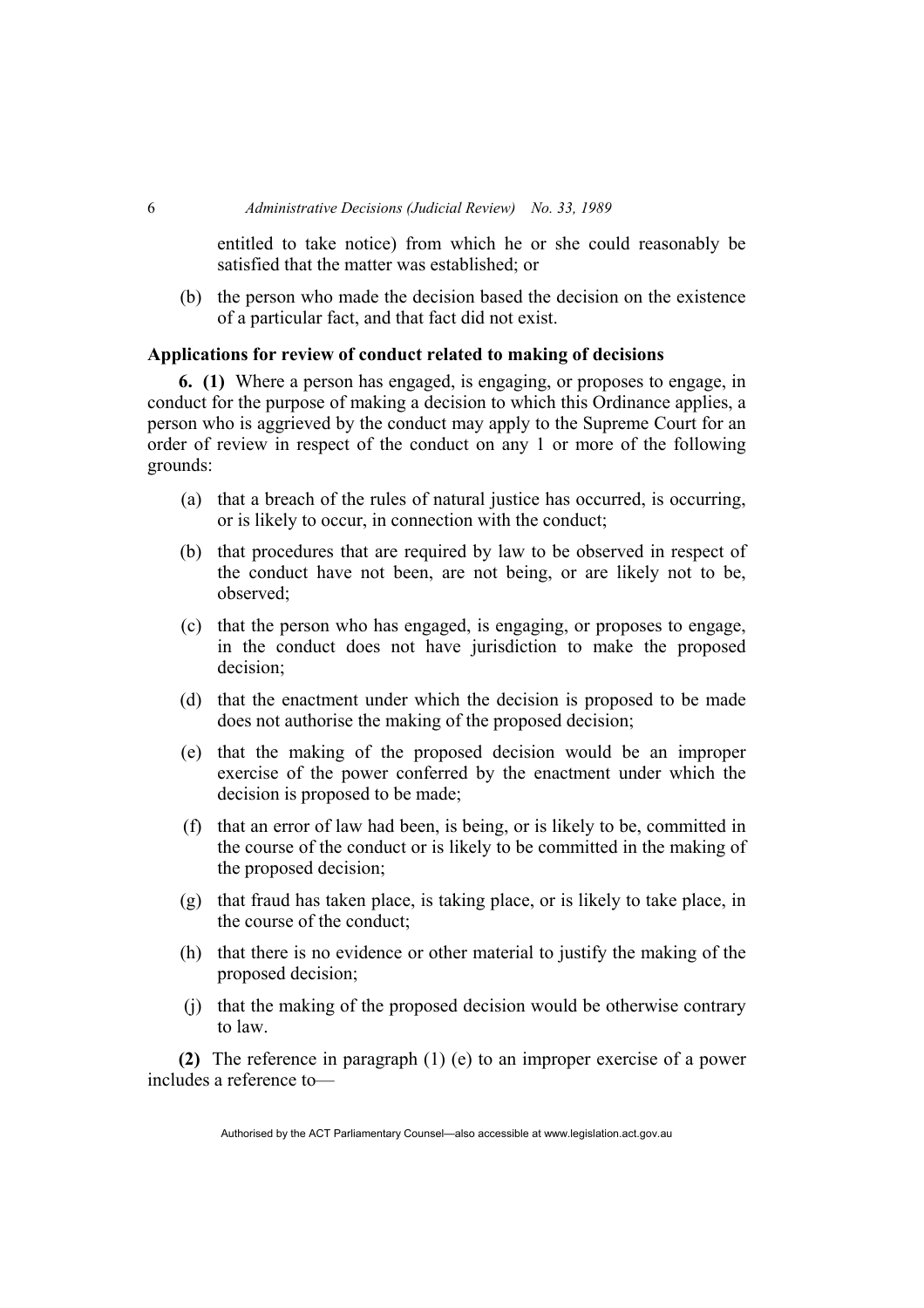- (a) taking an irrelevant consideration into account in the exercise of a power;
- (b) failing to take a relevant consideration into account in the exercise of a power;
- (c) an exercise of a power for a purpose other than a purpose for which the power is conferred;
- (d) an exercise of a discretionary power in bad faith;
- (e) an exercise of a personal discretionary power at the direction or behest of another person;
- (f) an exercise of a discretionary power in accordance with a rule or policy without regard to the merits of the particular case;
- (g) an exercise of a power that is so unreasonable that no reasonable person could have so exercised the power;
- (h) an exercise of a power in such a way that the result of the exercise of the power is uncertain; and
- (j) any other exercise of a power in a way that constitutes abuse of the power.

**(3)** The ground specified in paragraph (1) (h) shall not be taken to be made out unless—

- (a) the person who proposes to make the decision is required by law to reach that decision only if a particular matter is established, and there is no evidence or other material (including facts of which he or she was entitled to take notice) from which he or she can reasonably be satisfied that the matter is established; or
- (b) the person proposes to make the decision on the basis of the existence of a particular fact, and that fact does not exist.

# **Applications in respect of failures to make decisions**

**7. (1)** Where—

- (a) a person has a duty to make a decision to which this Ordinance applies;
- (b) there is no law that prescribes a period within which the person is required to make that decision; and
- (c) the person has failed to make that decision;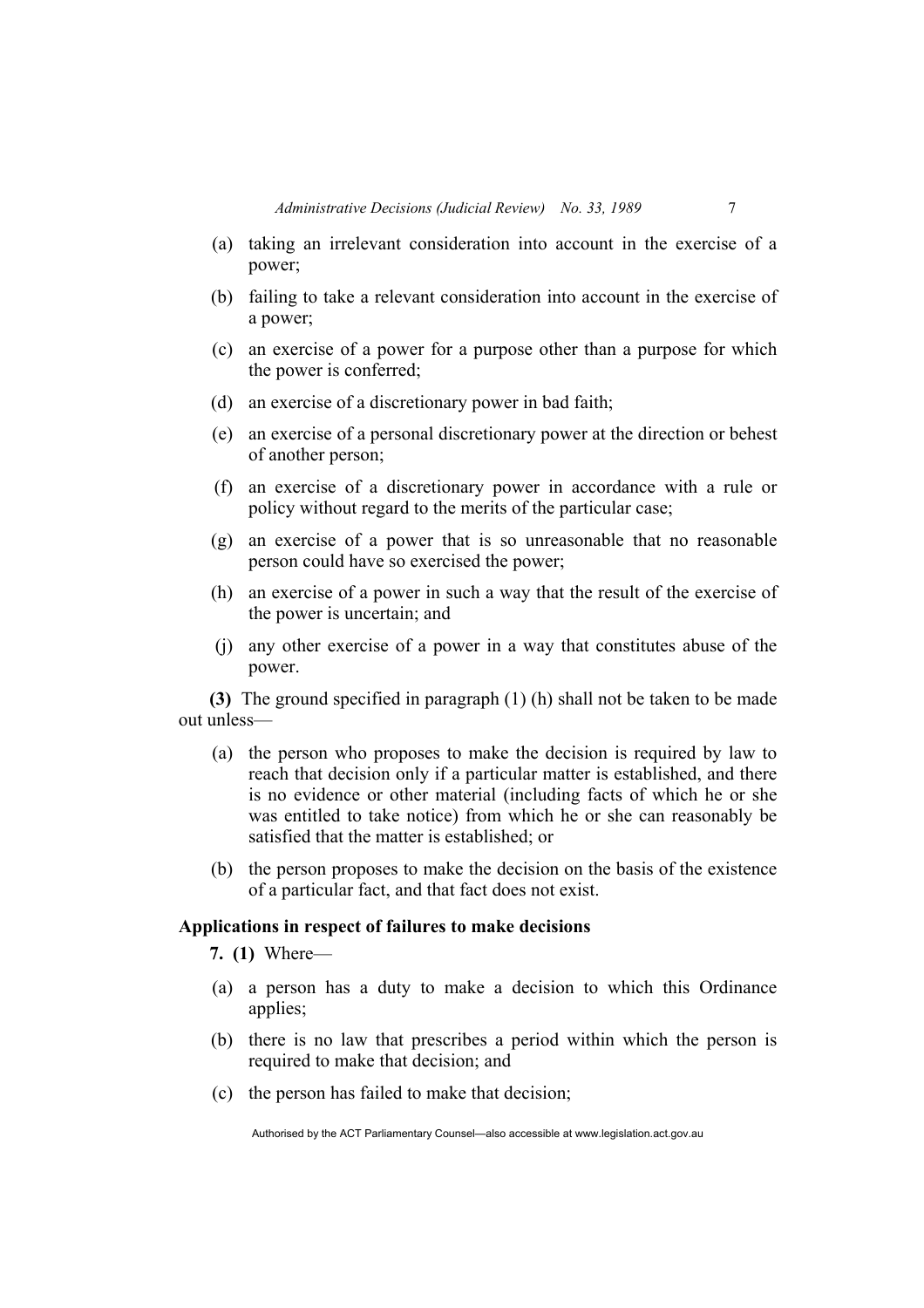a person who is aggrieved by the failure of the first-mentioned person to make the decision may apply to the Supreme Court for an order of review in respect of the failure to make the decision on the ground that there has been unreasonable delay in making the decision.

- **(2)** Where—
- (a) a person has a duty to make a decision to which this Ordinance applies;
- (b) a law prescribes a period within which the person is required to make that decision; and
- (c) the person has failed to make that decision before the end of that period;

a person who is aggrieved by the failure may apply to the Supreme Court for an order of review in respect of the failure to make the decision within that period on the ground that the first-mentioned person has a duty to make the decision notwithstanding that the period has expired.

#### **Jurisdiction of Supreme Court**

**8.** The Supreme Court has jurisdiction to hear and determine applications made to the Supreme Court under this Ordinance.

# **Effect of Ordinance on other rights**

**9. (1)** The rights conferred by sections 5, 6 and 7 on a person to seek a review—

- (a) are in addition to, and shall not derogate from, the rights of the person to seek a review by other means; and
- (b) shall be disregarded for the purposes of subsection 6 (6) of the *Ombudsman Ordinance 1989*.
- **(2)** Notwithstanding subsection (1)—
- (a) the Supreme Court or any other court may, in a proceeding instituted otherwise than under this Ordinance, refuse to grant an application for review in relation to a matter if an application for review of that matter has been made to the Supreme Court under section 5, 6 or 7; and
- (b) the Supreme Court may, in its discretion, refuse to grant an application for review of a matter under section 5, 6 or 7 if—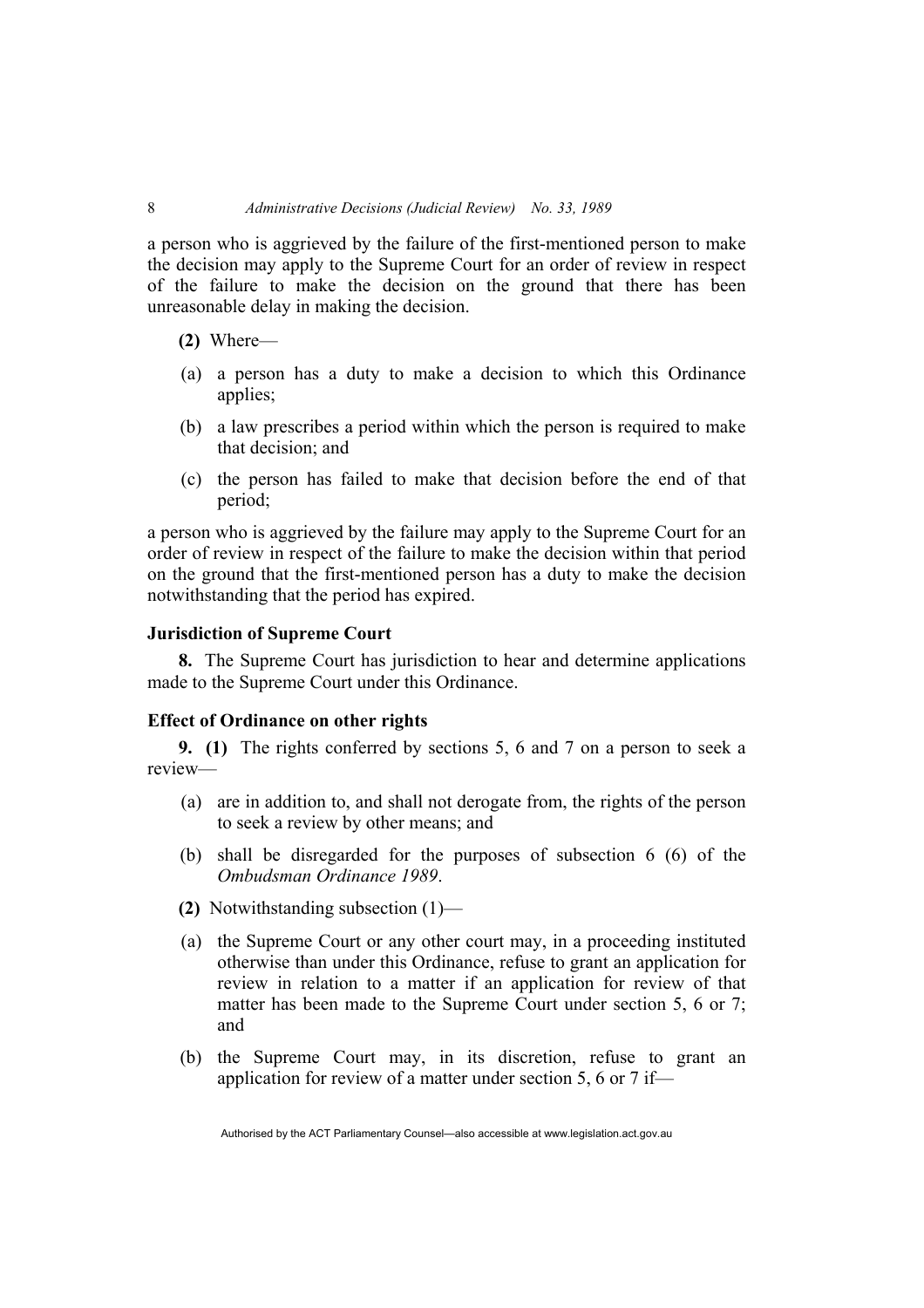- (i) the applicant has sought a review by a court including the Supreme Court of the matter otherwise than under this Ordinance; or
- (ii) adequate provision is made by a law other than this Ordinance under which the applicant is entitled to seek a review of that matter.
- **(3)** In this section—
- "review" includes a review by way of reconsideration, rehearing, appeal, the grant of an injunction or of a prerogative or statutory writ or the making of a declaratory or other order.

# **Manner of making applications**

- **10. (1)** An application to the Supreme Court for an order of review—
- (a) shall be made in such manner as is prescribed by Rules of Court;
- (b) shall set out the grounds of the application; and
- (c) shall be lodged with the Registry of the Supreme Court and, in the case of an application in relation to a decision the terms of which were recorded in writing and set out in a document that was provided to the applicant, including such a decision that a person purported to make after the end of the period within which it was required to be made, shall be so lodged within the application period or within such further time as the Supreme Court (whether before or after the end of the application period) allows.

**(2)** Any other application to the Supreme Court under this Ordinance shall be made as prescribed by Rules of Court.

**(3)** The application period for the purposes of paragraph (1) (c) is the period commencing on the day on which the decision is made and ending on the 28th day after—

- (a) if the decision sets out the findings on material questions of fact, refers to the evidence or other material on which those findings were based and gives the reasons for the decision—the day on which a document setting out the terms of the decision is provided to the applicant; or
- (b) in any other case—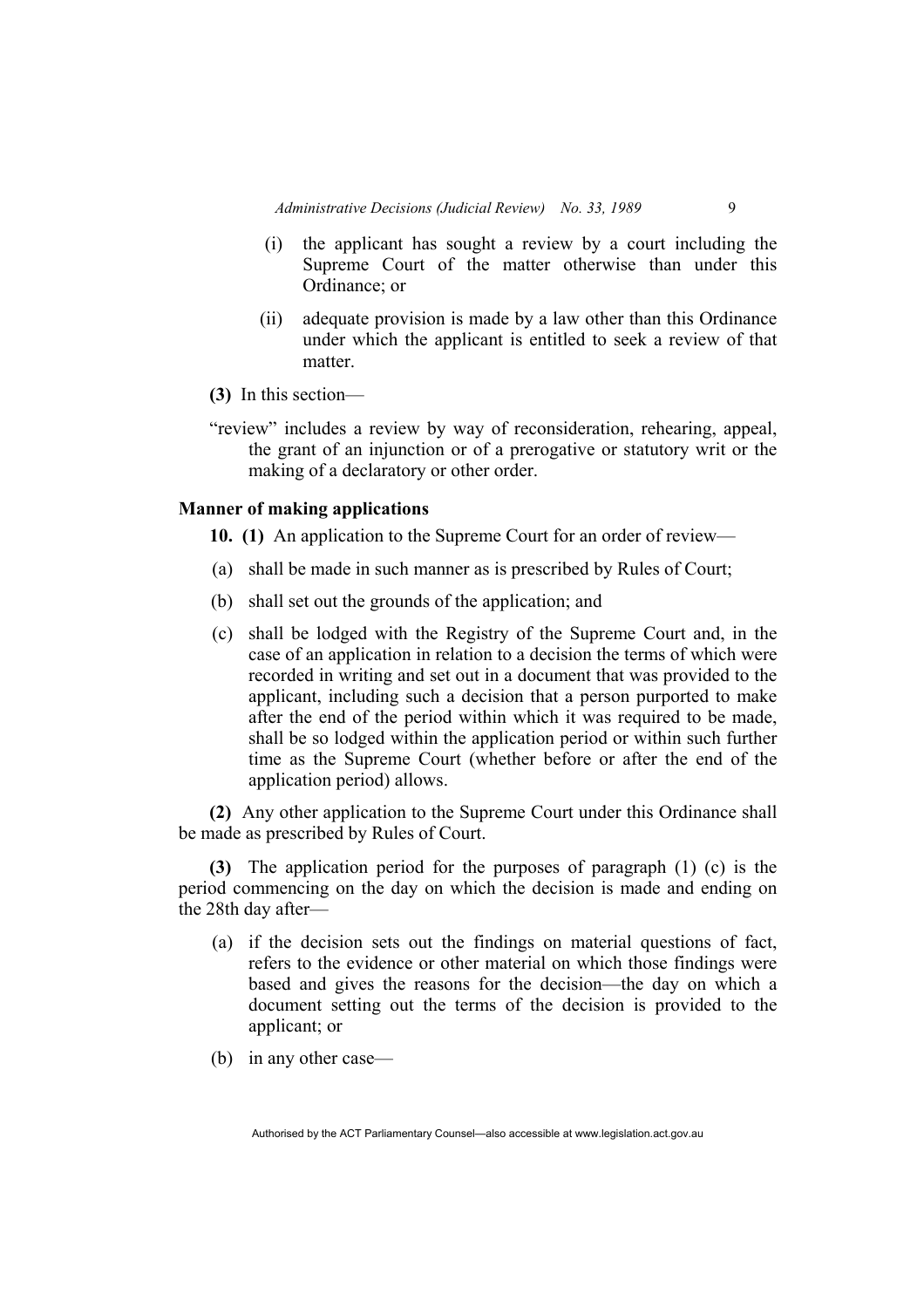- (i) if a statement in writing setting out those findings, referring to that evidence or other material and giving those reasons is provided to the applicant otherwise than under subsection 13 (1) not later than the 28th day after the day on which a document setting out the terms of the decision is provided to the applicant—the day on which the statement is so provided;
- (ii) if the applicant, in accordance with subsection 13 (1), requests the person who made the decision to provide a statement as mentioned in that subsection—the day on which the statement is provided, the applicant is notified in accordance with subsection 13 (3) that the applicant was not entitled to make the request, the Supreme Court makes an order under subsection 13 (5) declaring that the applicant was not entitled to make the request or the applicant is notified in accordance with subsection 14 (3) or 15 (4) that the statement will not be provided; or
- (iii) in any other case—the day on which a document setting out the terms of the decision is provided to the applicant.
- **(4)** Where—
- (a) no period is prescribed for the making of applications for orders of review in relation to a particular decision; or
- (b) no period is prescribed for the making of an application by a particular person for an order of review in relation to a particular decision;

the Supreme Court may refuse to entertain an application for an order of review in relation to the decision, or refuse to entertain an application by the person, as the case may be, if the Supreme Court is of the opinion that the application was not made within a reasonable time after the decision was made.

**(5)** In forming an opinion for the purposes of subsection (4), the Supreme Court shall have regard to—

- (a) the time when the applicant became aware of the making of the decision;
- (b) if paragraph (4) (b) applies—any period prescribed for the making by another person of an application for an order of review in relation to the decision; and
- (c) such other matters as it considers relevant.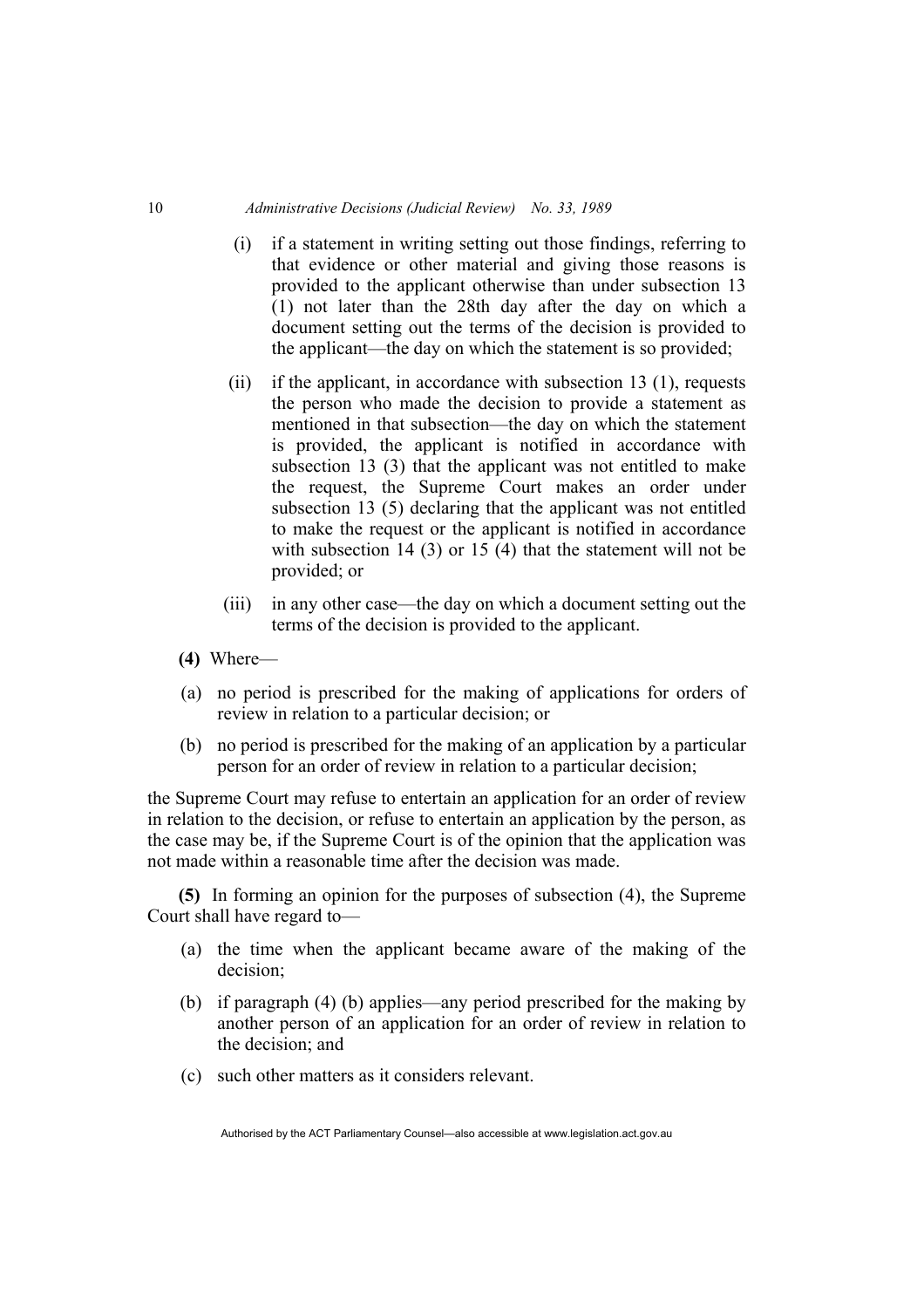**(6)** The applicant for an order of review is not limited to the grounds set out in the application but, if he or she wishes to rely on a ground not so set out, the Supreme Court may direct that the application be amended to specify that ground.

**(7)** The Rules of Court may make provision for and in relation to service on appropriate persons of copies of documents lodged with the Registry of the Supreme Court under this Ordinance.

**(8)** Strict compliance with Rules of Court made for the purposes of this section is not required and substantial compliance is sufficient.

## **Amendment of documents**

**11.** The Supreme Court may, on such terms as it thinks fit, permit a document lodged with the Registry of the Supreme Court in connection with an application under this Ordinance to be amended and may, if it thinks fit, direct such a document to be amended in a manner specified by the Supreme Court.

# **Application to be made a party to a proceeding**

**12. (1)** A person interested in a decision, conduct or failure in relation to which an application has been made to the Supreme Court under this Ordinance may apply to the Supreme Court to be made a party to the application.

- **(2)** The Supreme Court may, in its discretion—
- (a) grant the application either unconditionally or subject to such conditions as it thinks fit; or
- (b) refuse the application.

## **Reasons for decision may be obtained**

**13. (1)** Where a person makes a decision to which this section applies, any person who is entitled to make an application to the Supreme Court under section 5 in relation to the decision may, by notice in writing given to the person who made the decision, request the person to provide a statement in writing setting out the findings on material questions of fact, referring to the evidence or other material on which those findings were based and giving the reasons for the decision.

**(2)** Where such a request is made, the person who made the decision shall, subject to this section, as soon as practicable and in any event within 28 days after receiving the request, prepare the statement and give it to the person who made the request.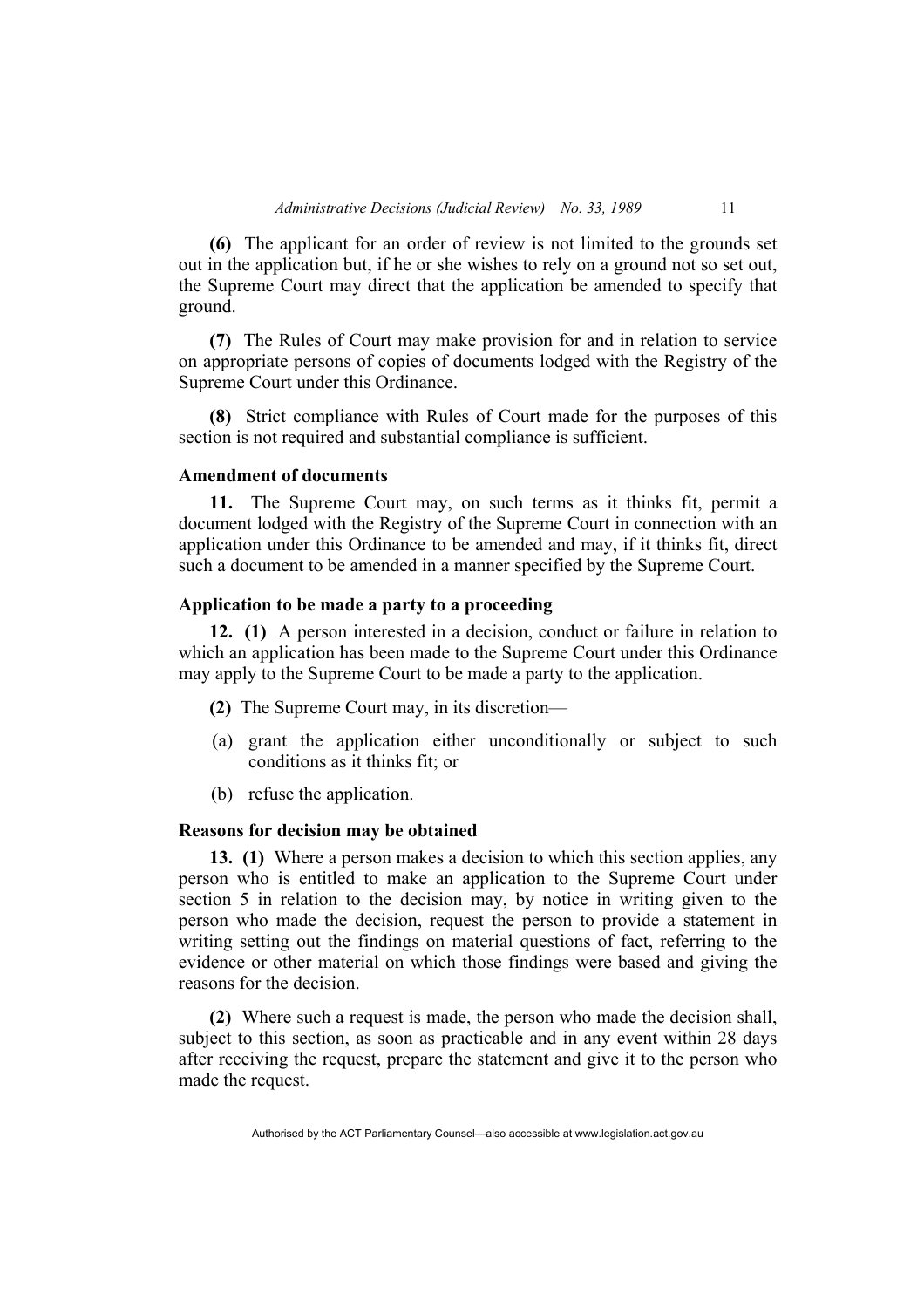**(3)** Where a person to whom such a request is made is of the opinion that the applicant was not entitled to make the request, the first-mentioned person may, within 28 days after receiving the request—

- (a) provide to the applicant a notice in writing stating that opinion; or
- (b) apply to the Supreme Court under subsection (5) for an order declaring that applicant was not entitled to make the request.

**(4)** Where a person provides a notice under subsection (3), or applies to the Supreme Court under subsection (5), with respect to a request, the person is not required to comply with the request unless—

- (a) the Supreme Court, on an application under subsection (5), declares that the applicant was entitled to make the request; or
- (b) the person has applied to the Supreme Court under subsection (5) for an order declaring that the applicant was not entitled to make the request and the Supreme Court refuses that application;

and, in either of those cases, the person shall prepare the statement to which the request relates and provide it to the person who made the request within 28 days after the decision of the Supreme Court.

- **(5)** The Supreme Court may, on the application of—
- (a) a person to whom a request is made under subsection (1); or
- (b) a person who has received a notice under subsection (3);

make an order declaring that the person who made the request concerned was. or was not, entitled to make the request.

**(6)** A person to whom a request for a statement in relation to a decision is made under subsection (1) may refuse to prepare and provide the statement if—

- (a) in the case of a decision the terms of which were recorded in writing and set out in a document that was provided to the applicant—the request was not made on or before the 28th day after the day on which that document was so provided; or
- (b) in any other case—the request was not made within a reasonable time after the decision was made;

and in any such case the person to whom the request was made shall provide to the applicant, within 14 days after receiving the request, a notice in writing stating that the statement will not be provided and giving the reason why the statement will not be so provided.

Authorised by the ACT Parliamentary Counsel—also accessible at www.legislation.act.gov.au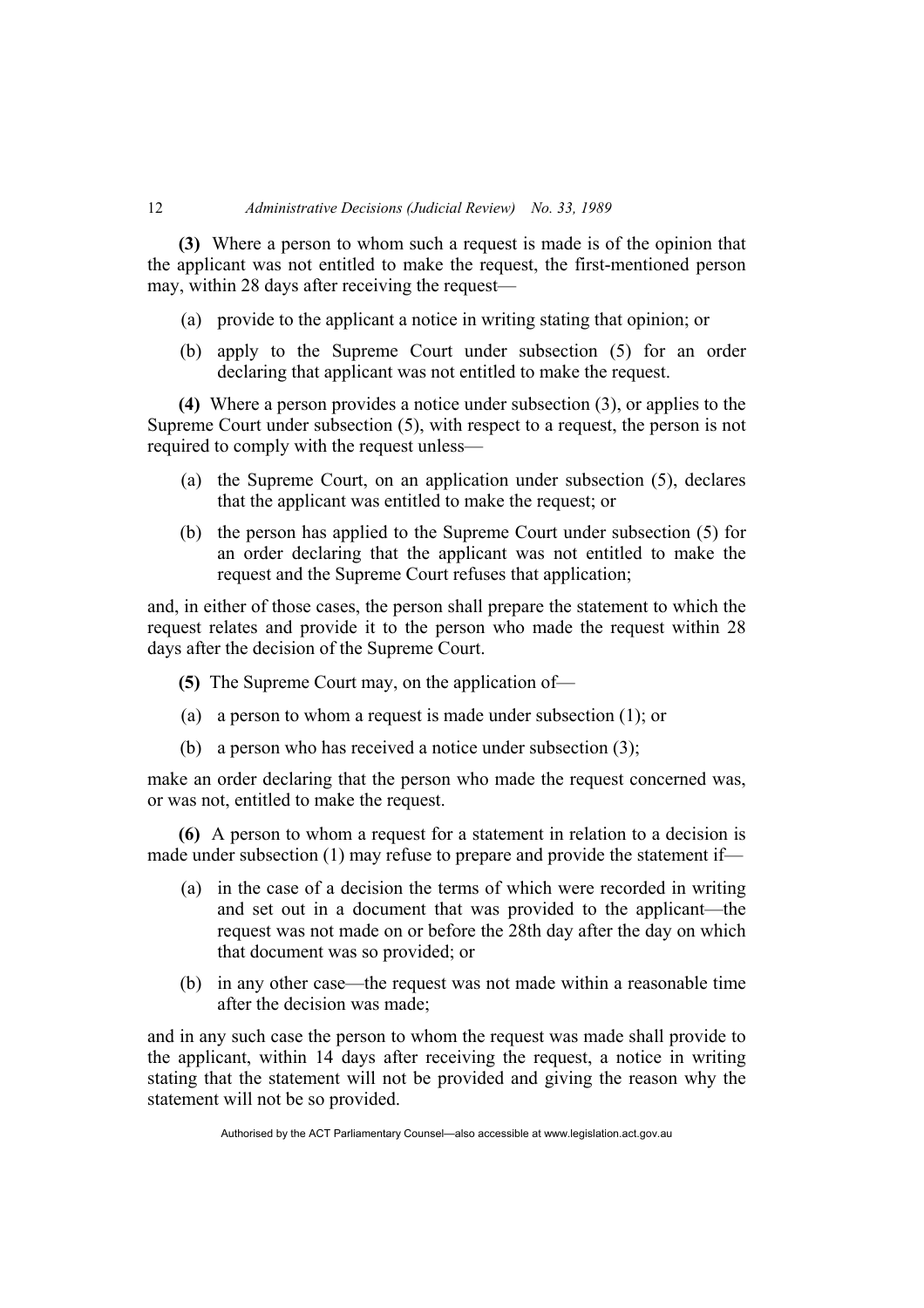**(7)** For the purposes of paragraph (6) (b), a request for a statement in relation to a decision shall be taken to have been made within a reasonable time after the decision was made if the Supreme Court, on application by the applicant, declares that the request was made within a reasonable time.

**(8)** If the Supreme Court, upon application for an order under this subsection made by a person to whom a statement has been provided following a request under subsection (1), considers that the statement does not contain adequate particulars of findings on material questions of fact, an adequate reference to the evidence or other material on which those findings were based or adequate particulars of the reasons for the decision, the Supreme Court may order the person who provided the statement to provide to the person who made the request, within such time as is specified in the order, an additional statement containing further and better particulars in relation to matters specified in the order with respect to those findings, that evidence or other material or those reasons.

**(9)** The regulations may declare decisions not to be decisions to which this section applies.

**(10**) Regulations made under subsection (9) may specify decisions in any way, whether by reference to the nature or subject matter of the decisions, by reference to the enactment or provision of an enactment under which they are made, by reference to the holder of the office by whom they are made, or otherwise.

**(11)** A regulation made under subsection (9) applies only in relation to decisions made after the regulation takes effect.

**(12)** In this section, "decision to which this section applies" means a decision to which this Ordinance applies, other than—

- (a) a decision to which section 26 of the *Administrative Appeals Tribunal Ordinance 1989* applies;
- (b) a decision that includes, or is accompanied by, a statement setting out findings of facts, a reference to the evidence or other material on which those findings were based and the reasons for the decision; or
- (c) a decision to which Schedule 2 applies.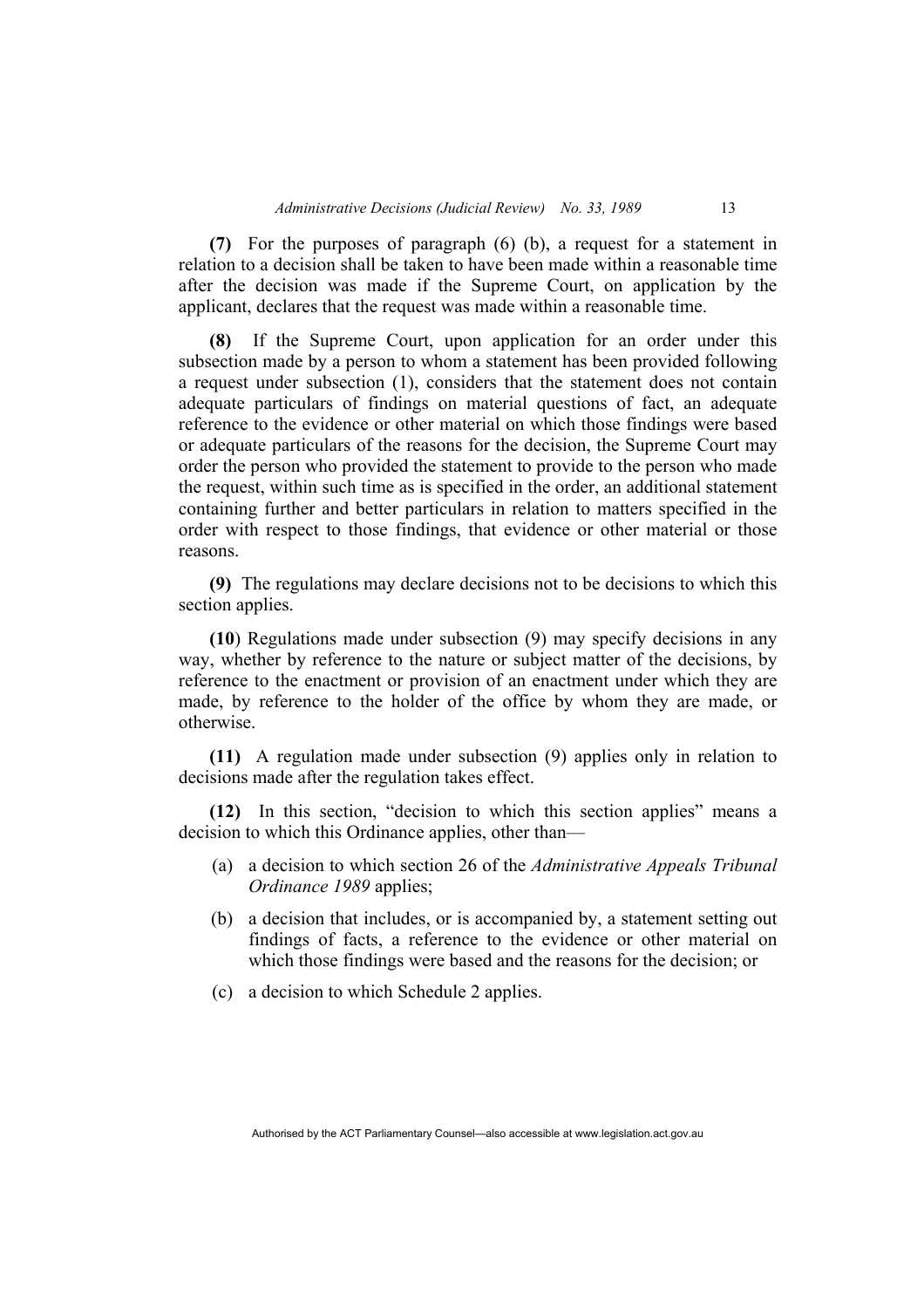## **Certain information not required to be disclosed**

**14. (1)** This section applies in relation to any information to which a request made to a person under subsection 13 (1) relates, being information that—

- (a) relates to the personal affairs or business affairs of a person other than the person making the request; and
- (b) is information—
	- (i) that was supplied in confidence;
	- (ii) the publication of which would reveal a trade secret;
	- (iii) that was provided in compliance with a duty imposed by an enactment; or
	- (iv) the providing of which in accordance with the request would be in contravention of an enactment, being an enactment that expressly imposes on the person to whom the request is made a duty not to divulge or communicate to any person, or to persons other than particular persons, or except in prescribed circumstances, information of that kind.

**(2)** Where a person has been requested under subsection 13 (1) to provide a statement to another person—

- (a) the first-mentioned person is not required to include in the statement any information in relation to which this section applies; and
- (b) where the statement would be false or misleading if it did not include information of that kind—the first-mentioned person is not required to provide the statement.

**(3)** Where, under subsection (2), information is not included in a statement provided by a person or a statement is not provided by a person, the person shall provide a notice in writing to the person who requested the statement—

- (a) if information is not included in a statement—stating that the information is not so included and giving the reason for not including the information; or
- (b) if a statement is not provided—stating that the statement will not be provided and giving the reason for not providing the statement.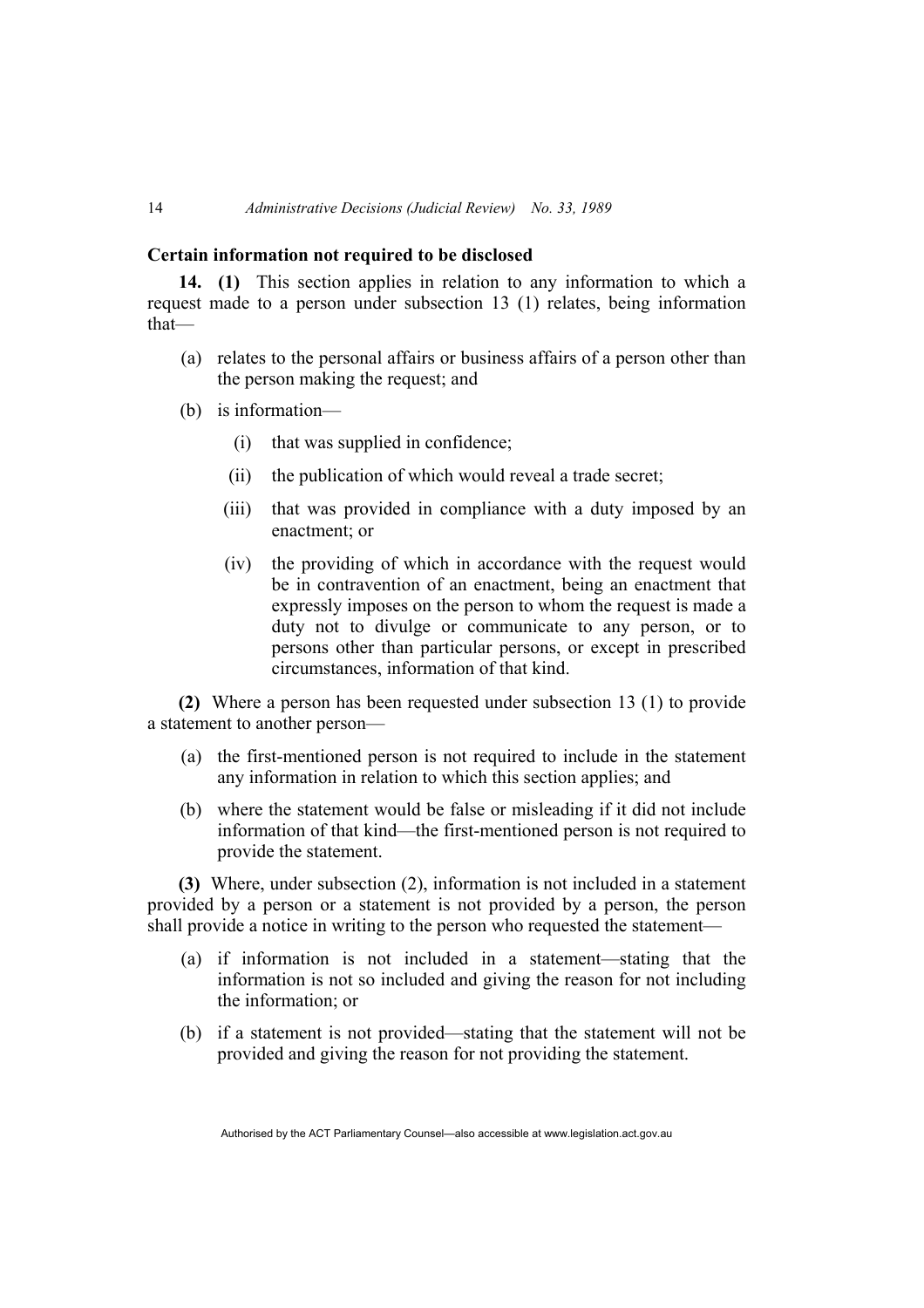**(4)** Nothing in this section affects the power of the Supreme Court to make an order for the discovery of documents or to require the giving of evidence or the production of documents to the Supreme Court.

#### **Certification concerning the disclosure of information**

**15. (1)** If the Minister certifies in writing that the disclosure of information concerning a specified matter would be contrary to the public interest—

- (a) because it would involve the disclosure of deliberations or decisions of the Executive or of a Committee of the Executive; or
- (b) for any other reason specified in the certificate that could form the basis for a claim by the Crown in right of the Territory in a judicial proceeding that the information should not be disclosed;

subsections  $(3)$ ,  $(4)$  and  $(5)$  have effect.

**(2)** If the Commonwealth Attorney-General certifies in writing that the disclosure of information concerning a specified matter would be contrary to the public interest—

- (a) because it would prejudice the security, defence or international relations of the Commonwealth;
- (b) because it would involve the disclosure of deliberations or decisions of the Commonwealth Cabinet or of a Committee of the Cabinet; or
- (c) for any other reason specified in the certificate that could form the basis for a claim by the Crown in right of the Commonwealth in a judicial proceeding that the information should not be disclosed;

subsections (3), (4) and (5) have effect.

**(3)** Where a person has been requested under section 13 to provide a statement to another person—

- (a) the first-mentioned person is not required to include in the statement any information in respect of which a certificate has been provided under subsection (1) or (2); and
- (b) where the statement would be false or misleading if it did not include information of that kind—the first-mentioned person is not required to provide the statement.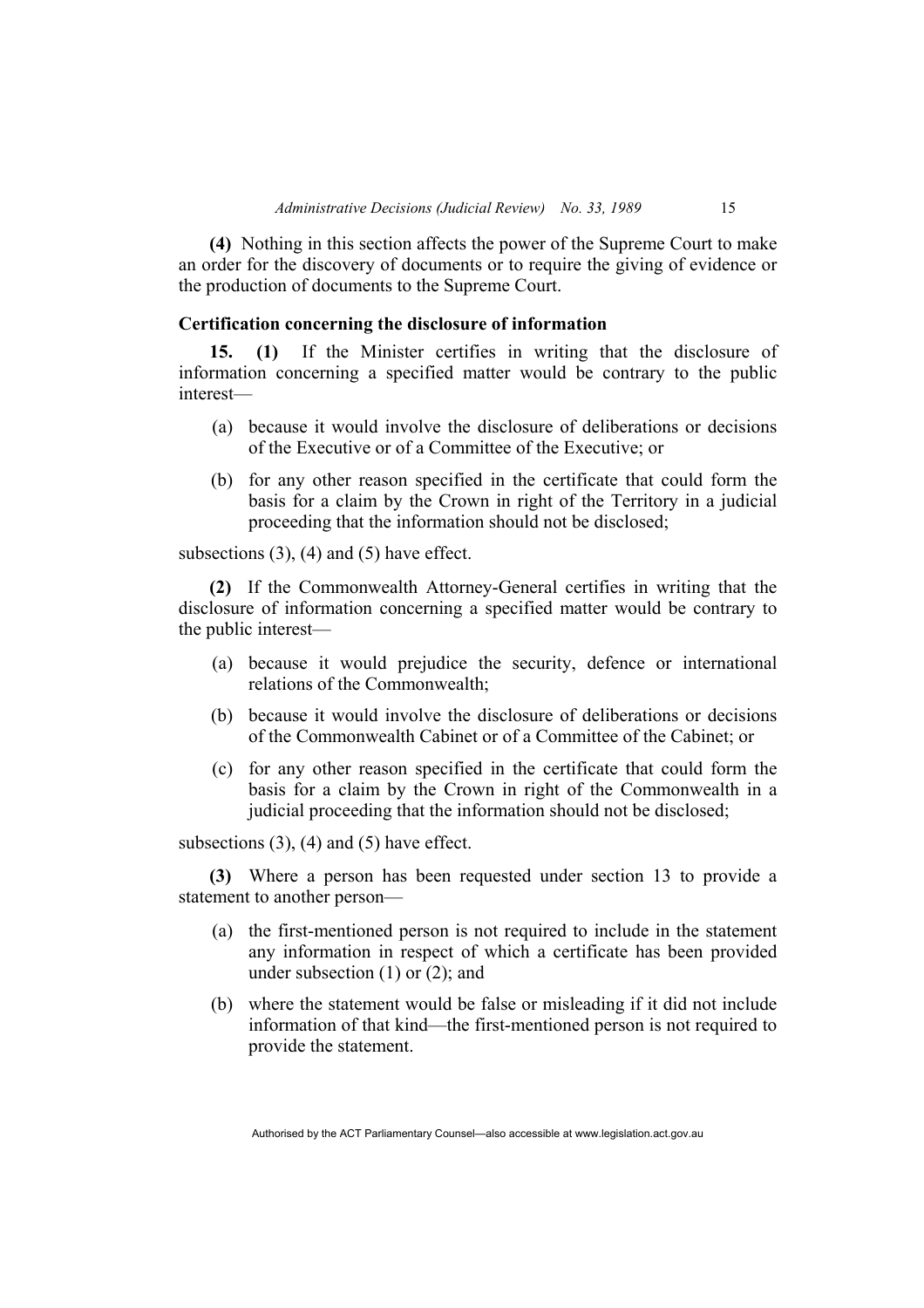**(4)** Where, under subsection (3), information is not included in a statement provided by a person or a statement is not provided by a person, the person shall provide a notice in writing to the person who requested the statement—

- (a) if information is not included in a statement—stating that the information is not so included and giving the reason for not including the information; or
- (b) if a statement is not provided—stating that the statement will not be provided and giving the reason for not providing the statement.

**(5)** Nothing in this section affects the power of the Supreme Court to make an order for the discovery of documents or to require the giving of evidence or the production of documents to the Supreme Court.

#### **Stay of proceedings**

**16. (1)** The making of an application to the Supreme Court under section 5 in relation to a decision does not affect the operation of the decision or prevent the implementation of the decision, but—

- (a) the Supreme Court or a Judge sitting in chambers may, by order, on such conditions (if any) as the Supreme Court or the Judge determines, suspend the operation of the decision; and
- (b) the Supreme Court or a Judge sitting in chambers may order, on such conditions (if any) as the Supreme Court or the Judge determines, a stay of all or any proceedings under the decision.

**(2)** The Supreme Court or a Judge sitting in chambers may make an order under subsection (1) on the Supreme Court's or Judge's own motion or on the application of the person who made the application under section 5.

# **Powers of the Supreme Court in respect of applications for order of review**

**17. (1)** On an application for an order of review in respect of a decision, the Supreme Court may, in its discretion, make all or any of the following orders:

- (a) an order quashing or setting aside the decision, or a part of the decision, with effect from the date of the order or from such earlier or later date as the Supreme Court specifies;
- (b) an order referring the matter to which the decision relates to the person who made the decision for further consideration, subject to such directions as the Supreme Court thinks fit;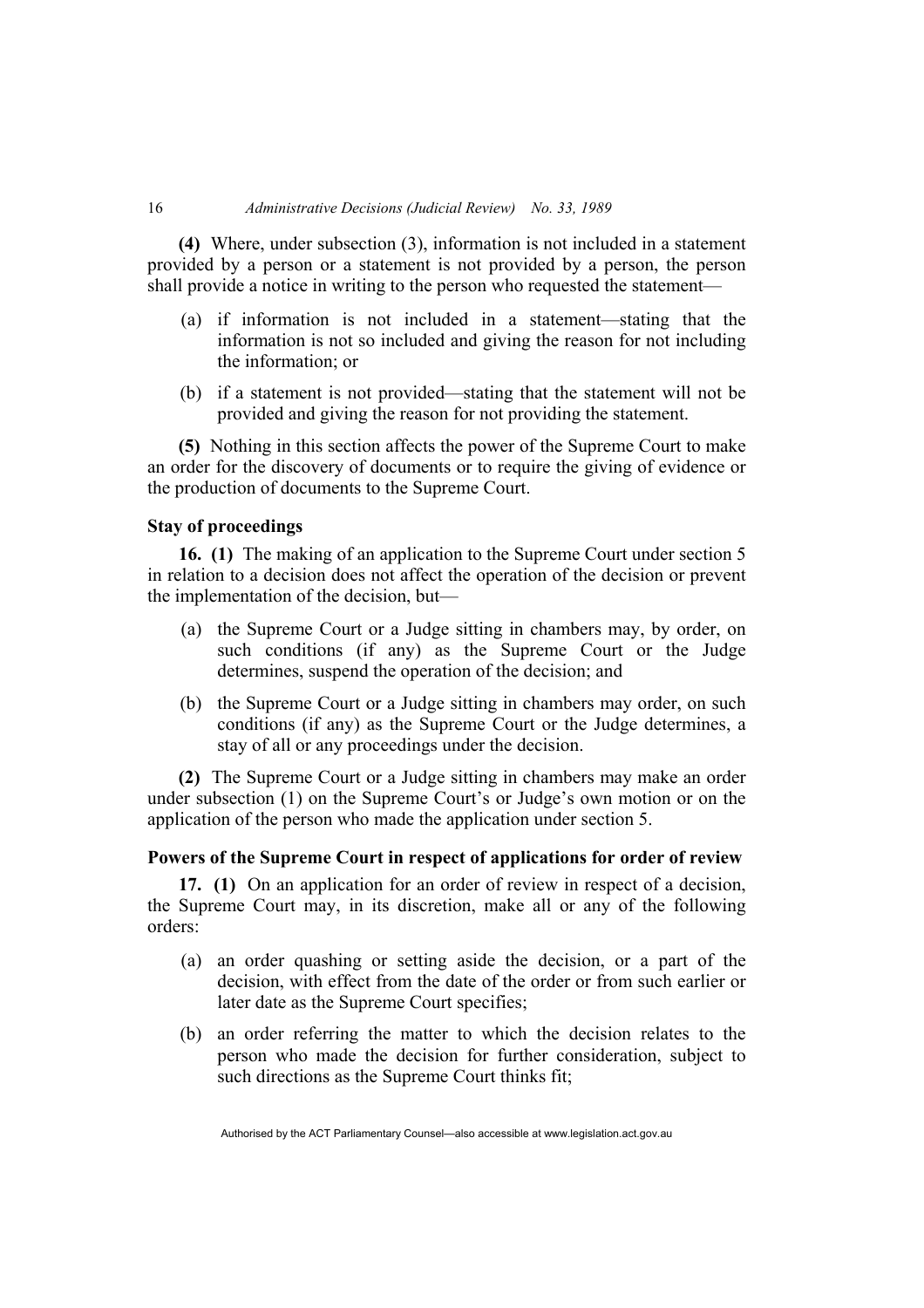- (c) an order declaring the rights of the parties in respect of any matter to which the decision relates:
- (d) an order directing any of the parties to do, or to refrain from doing, any act or thing in order to do justice between the parties.

**(2)** On an application for an order of review in respect of conduct that has been, is being, or is proposed to be, engaged in for the purpose of the making of a decision, the Supreme Court may, in its discretion, make either or both of the following orders:

- (a) an order declaring the rights of the parties in respect of any matter to which the conduct relates;
- (b) an order directing any of the parties to do, or to refrain from doing, any act or thing in order to do justice between the parties.

**(3)** On an application for an order of review in respect of a failure to make a decision, or in respect of a failure to make a decision within the period within which the decision was required to be made, the Supreme Court may, in its discretion, make all or any of the following orders:

- (a) an order directing the making of the decision;
- (b) an order declaring the rights of the parties in relation to the making of the decision;
- (c) an order directing any of the parties to do, or to refrain from doing, any act or thing in order to do justice between the parties.

**(4)** The Supreme Court may at any time, of its own motion or on the application of any party, revoke, vary, or suspend the operation of any order made by it under this section.

# **Change in person holding, or performing the duties of, an office**

**18.** Where—

- (a) a person has, in the performance of the duties of an office, made a decision in respect of which an application may be made to the Supreme Court under this Ordinance; and
- (b) the person no longer holds, or, for whatever reason, is not performing the duties of, that office;

this Ordinance has effect as if the decision had been made by—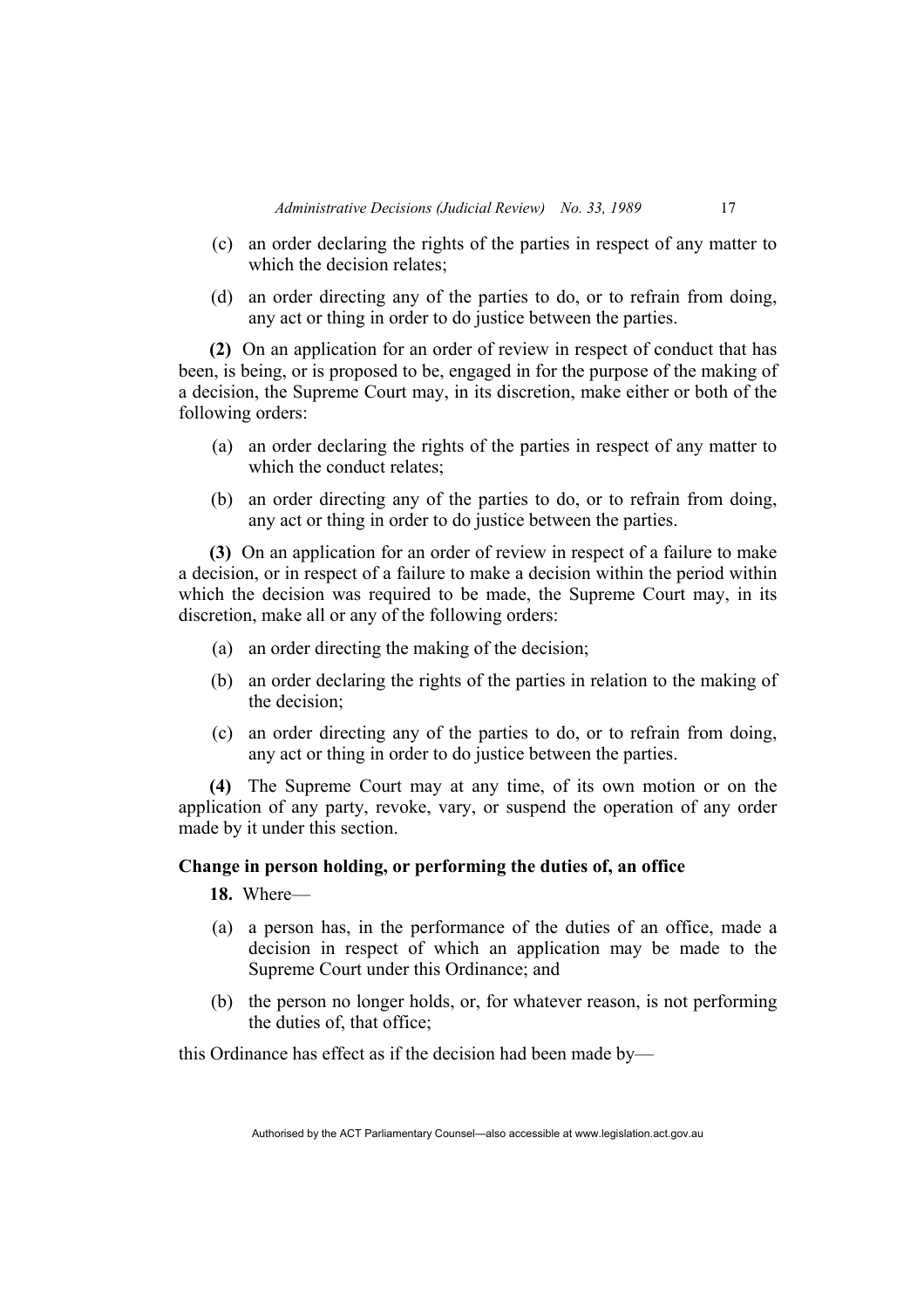- (c) the person for the time being holding or performing the duties of that office; or
- (d) if there is no person for the time being holding or performing the duties of that office or that office no longer exists—such person as the Minister administering the enactment under which the decision was made, or a person authorised by that Minister, specifies.

# **Intervention by Minister or Commonwealth Attorney-General**

**19. (1)** The Minister may, on behalf of the Territory, intervene in a proceeding before the Supreme Court under this Ordinance.

**(2)** The Commonwealth Attorney-General may, on behalf of the Commonwealth, intervene in a proceeding before the Supreme Court under this Ordinance, being a proceeding involving a matter in respect of which he or she has provided a certificate under subsection 15 (2).

**(3)** Where the Minister or the Commonwealth Attorney-General intervenes in a proceeding under this section—

- (a) the Supreme Court may, in the proceeding, make such order as to costs against the Territory or the Commonwealth, as the case may be, as the Supreme Court thinks fit; and
- (b) the Minister or the Commonwealth Attorney-General, as the case may be, shall be taken to be a party to the proceeding.

# **Ordinance not to apply to certain decisions**

**20. (1)** The regulations may declare decisions to be decisions that are not subject to judicial review by the Supreme Court under this Ordinance.

- **(2)** If a regulation is so made in relation to a decision—
- (a) section 5 does not apply in relation to that decision;
- (b) section 6 does not apply in relation to conduct that has been, is being, or is proposed to be, engaged in for the purpose of making that decision; and
- (c) section 7 does not apply in relation to a failure to make that decision.

**(3)** Regulations made for the purposes of subsection (1) may specify decisions in any way, whether by reference to the nature or subject matter of the decisions, by reference to the enactment or provision of an enactment under which they are made, by reference to the holder of the office by whom they are made, or otherwise.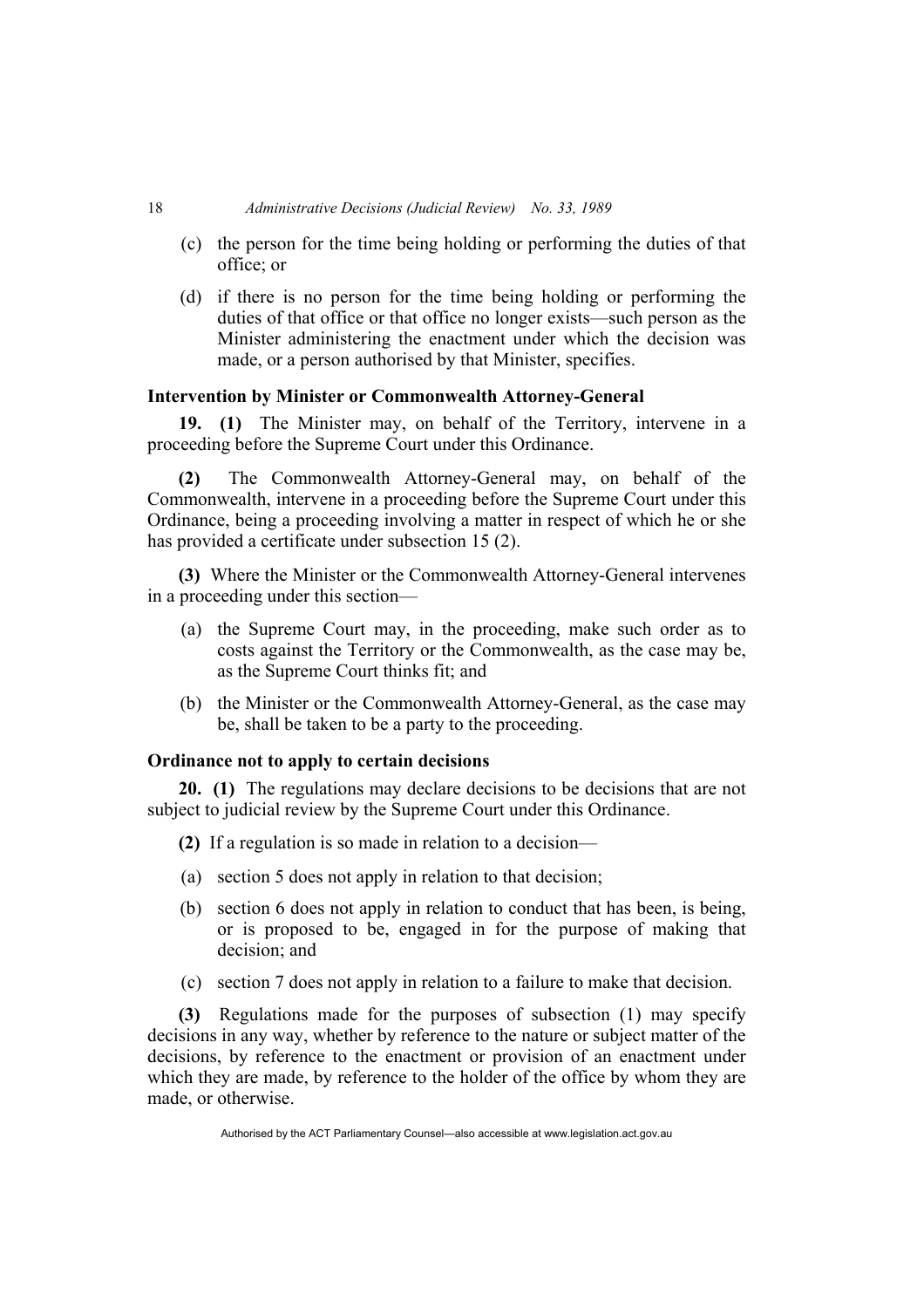**(4)** Regulations made for the purposes of subsection (1) apply only in relation to decisions made after the regulations take effect.

#### **Regulations**

**21.** The Executive may make regulations, not inconsistent with this Ordinance, prescribing—

- (a) matters required or permitted by this Ordinance to be prescribed; or
- (b) matters necessary or convenient to be prescribed for carrying out or giving effect to this Ordinance.

# **SCHEDULE 1** Section 3

#### DECISIONS TO WHICH THIS ORDINANCE DOES NOT APPLY

This Ordinance does not apply to—

- (a) decisions making, or forming part of the process of making, or leading up to the making of, assessments;
- (b) decisions disallowing wholly or partly objections to assessments; or
- (c) decisions refusing to amend, wholly or partly, assessments;
- made under any of the following enactments:

*Taxation (Administration) Ordinance 1987*; *Business Franchise (Tobacco and Petroleum Products) Ordinance 1984*; *Financial Institutions Duty Ordinance 1987*; *Payroll Tax Ordinance 1987*; *Stamp Duties and Taxes Ordinance 1987*.

# **SCHEDULE 2** Section 13

# DECISIONS TO WHICH SECTION 13 DOES NOT APPLY

Section 13 does not apply to any of the following decisions:

- (a) decisions relating to the administration of criminal justice and, in particular—
	- (i) decisions in connection with the investigation or prosecution of persons for offences against a law in force in the Territory;
	- (ii) decisions in connection with the appointment of investigators or inspectors for the purposes of such investigations;
	- (iii) decisions in connection with the issue of search warrants under a law in force in the Territory; and
	- (iv) decisions under a law in force in the Territory requiring the production of documents, the giving of information or the summoning of persons as witnesses;